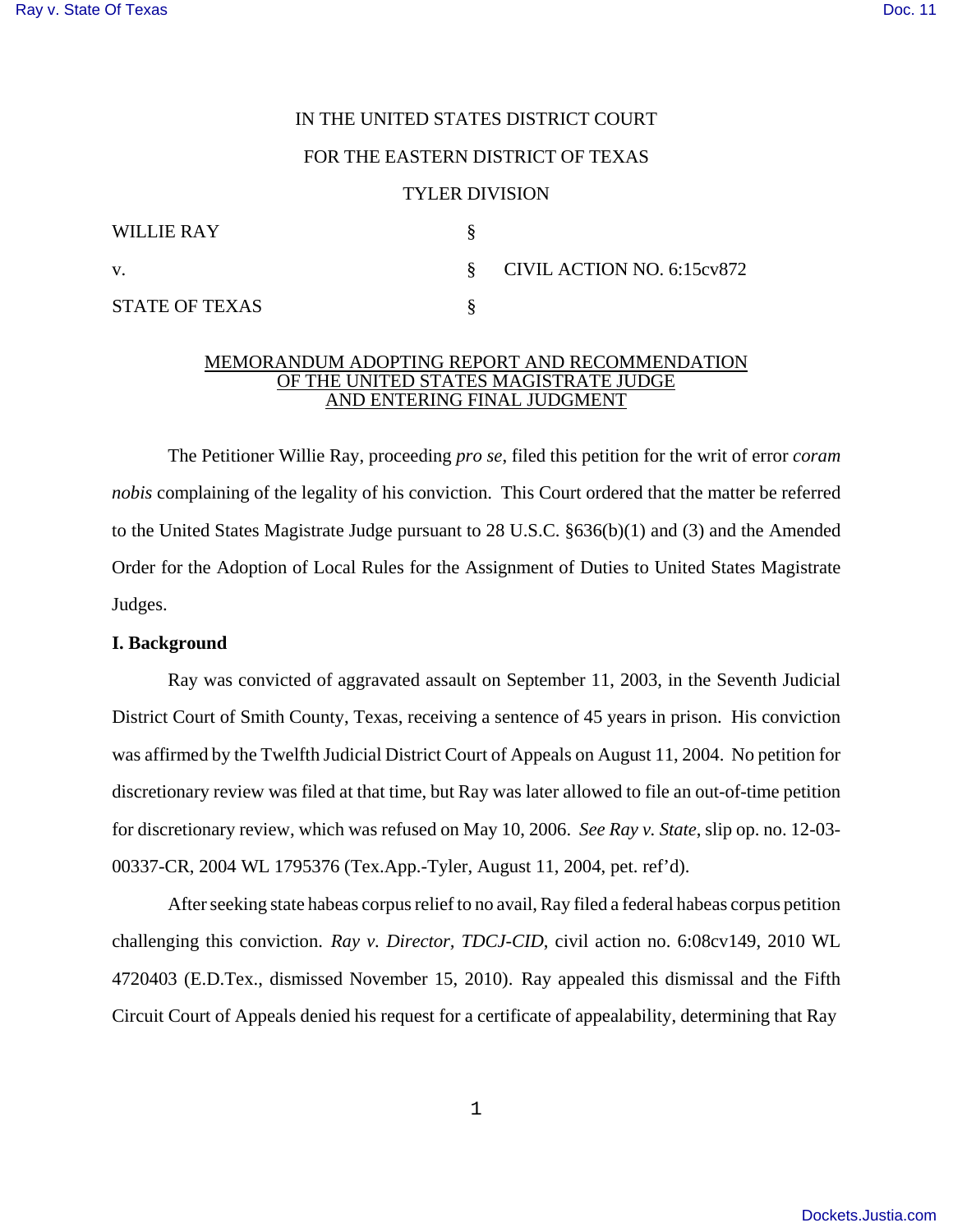failed to make a substantial showing of the denial of a federal right. *Ray v. Thaler*, slip op. no. 10- 41228 (5th Cir., April 6, 2011).

In his present petition for the writ of error *coram nobis*, Ray asserts that the probable cause affidavit is fundamentally defective and there are non-waivable structural errors of fundamental character including allegations that the affiants did not appear before a notary or were sworn under oath and signature, the lack of notarization of the probable cause affidavit rendered the trial court without jurisdiction, and Ray was actually or constructively denied counsel at a critical pre-trial suppression hearing and on appeal.

## **II. The Report of the Magistrate Judge**

After review of the pleadings, the Magistrate Judge issued a Report explaining that the writ of error *coram nobis* is an ancient common law remedy designed to correct errors of fact. However, the Fifth Circuit has stated that "the writ of error *coram nobis* is not available in federal court to attack state criminal judgments." As a result, the Magistrate Judge concluded that Ray's petition for the writ of error *coram nobis* to attack a state criminal judgment was without merit.

The Magistrate Judge went to state that Ray's petition could not be construed as an application for habeas corpus relief because he has previously filed a federal habeas petition challenging the same conviction. A petitioner seeking to file a second or successive habeas corpus petition must obtain permission to do from the Fifth Circuit Court of Appeals. *Williams v. Thaler*, 602 F.3d 291, 305 (5th Cir. 2010); 28 U.S.C. §2244(b). The on-line records of the Fifth Circuit Court of Appeals do not show that Ray has requested, much less received, such permission. The Magistrate Judge determined that Ray cannot evade this statutory requirement by couching the challenge to his petition in the form of a petition for writ of error *coram nobis*. *Alexander v. Thaler*, civil action no. 4:11cv2454, 2011 U.S. Dist. LEXIS 73626, 2011 WL 2680797 (S.D.Tex. July 7, 2011). Furthermore, even if the writ of error *coram nobis* could be used in federal court to challenge state convictions, it still would not be available to Ray because *coram nobis* relief may only be sought by former prisoners, not those still in custody. *Owens v. Boyd*, 235 F.3d 356, 360 (7th Cir.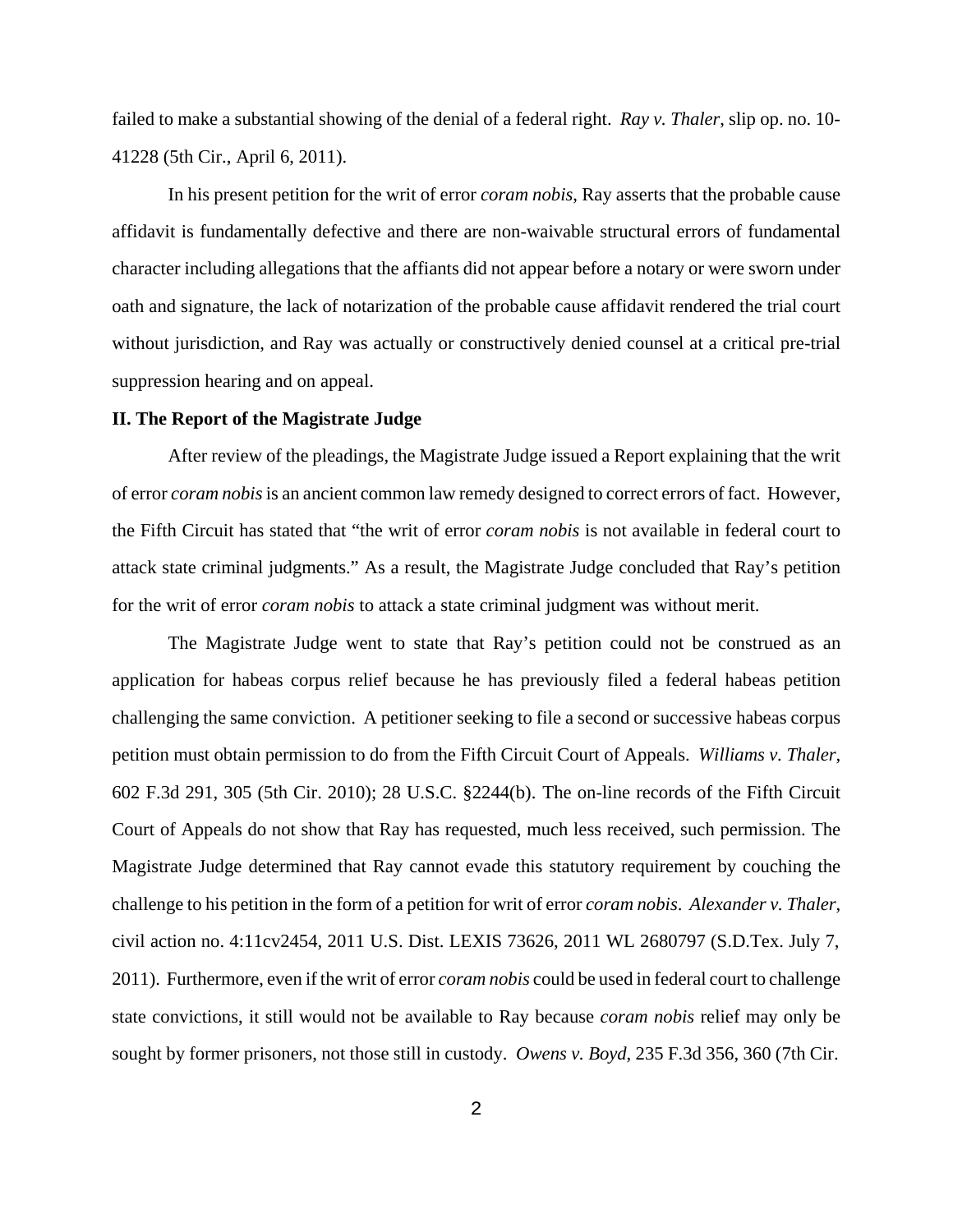2000); *United States v. Reed*, 378 F.App'x 434, 2010 U.S. App. LEXIS 9921, 2010 WL 1948366 (5th Cir., May 14, 2010), *citing United States v. Dyer*, 136 F.3d 417, 422 (5th Cir. 1998). The Magistrate Judge recommended that Ray's petition for the writ of error *coram nobis* be denied.

## **III. Ray's Objections to the Report**

In his objections, Ray asserts that the Magistrate Judge did not contend that his allegations of fact were without merit. He claims there is no dispute in the Report that there were no facts to put before a grand jury or a trial court, without a valid jurisdictional probable cause affidavit. Thus, Ray maintains that the equitable authority of the federal court would certainly compel relief through Ray's petition.

Ray argues that he has shown the compelling circumstances necessary for a grant of *coram nobis* relief because he has demonstrated that the trial court had no legal jurisdiction to proceed. Ray's objections do not mention the Magistrate Judge's conclusion that the writ of error *coram nobis* cannot be used to challenge state criminal convictions in federal court, nor that *coram nobis*  is not available to persons still in custody. Because Ray cannot challenge his conviction through a petition for the writ of error *coram nobis*, his objections are without merit.

#### **IV. Conclusion**

The Court has conducted a careful *de novo* review of those portions of the Magistrate Judge's proposed findings and recommendations to which the Plaintiff objected. *See* 28 U.S.C. §636(b)(1) (district judge shall "make a *de novo* determination of those portions of the report or specified proposed findings or recommendations to which objection is made.") Upon such *de novo* review, the Court has determined that the Report of the Magistrate Judge is correct and the Plaintiff's objections are without merit. It is accordingly

**ORDERED** that the Petitioner's objections are overruled and the Report of the Magistrate Judge (docket no. 7) is **ADOPTED** as the opinion of the District Court. It is further

**ORDERED** that the above-styled petition for the writ of error *coram nobis* is **DISMISSED WITH PREJUDICE**. The dismissal of this petition shall not affect the Petitioner's right to seek